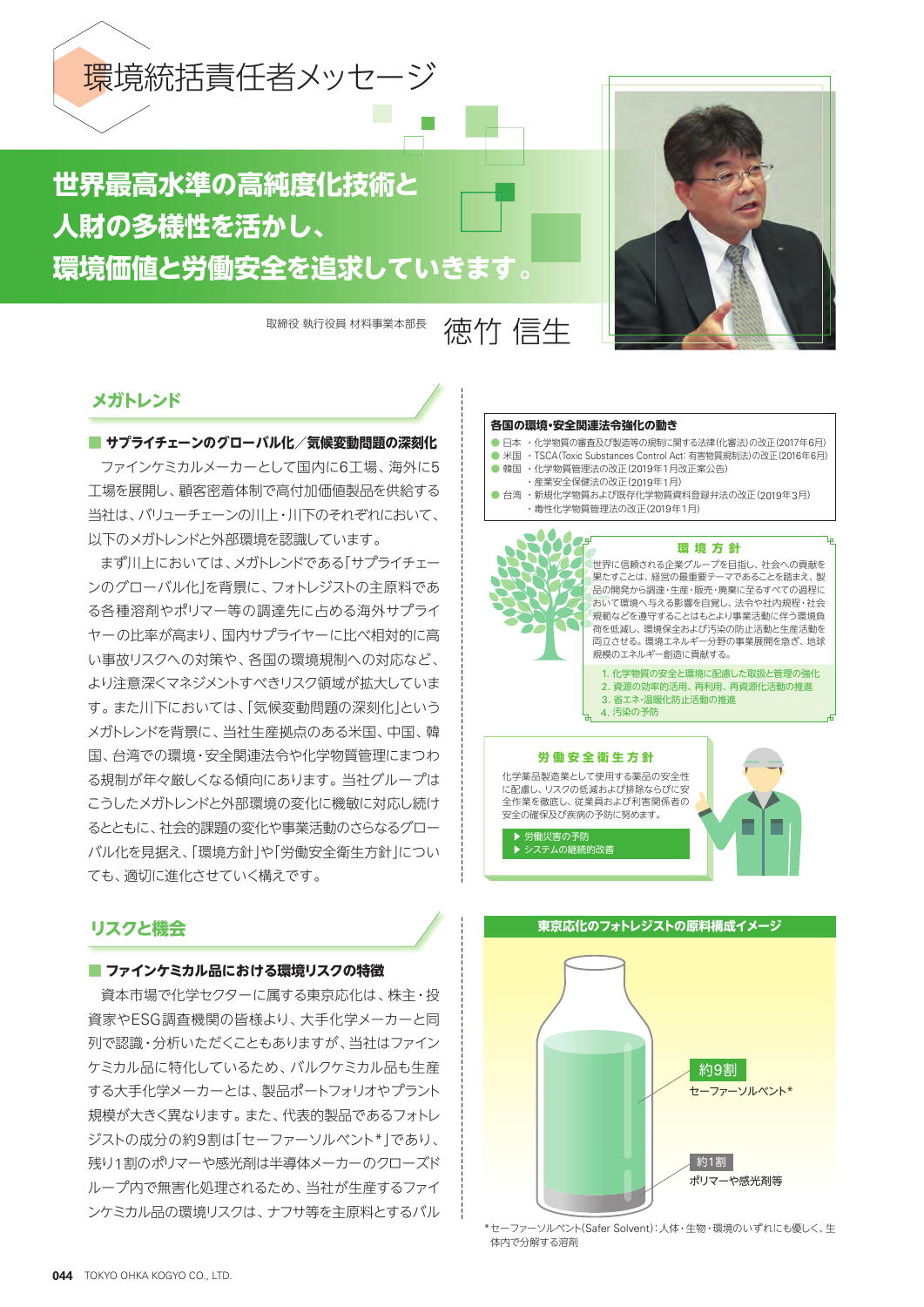Data Section

クケミカル品よりも、相対的に低いと認識しております。し かしながら、今後も世界的に環境関連の法令・規制が強化 される中、社会との共有価値創造と持続的な企業価値向上 を目指す当社は、引き続き、盤石な化学物質管理体制の構 築・運用に注力してまいります。

### **■ 環境リスク等の各種リスクを、5地域の生産体制で分散**

2014年から本格的に展開してきた顧客密着戦略により、 米国、中国、韓国、台湾における製造能力が拡大した結果、 先端品のスピーディな供給だけでなく、グローバルなリス ク分散が可能な体制となりました。足元では海外現地拠点 のさらなる生産能力増大へ向けた設備投資を進めていま すが、これは同時に、東京応化グループ全体の環境リスク や自然災害・事故リスクを低減し、供給者責任を果たし続け るための取り組みでもあります。



#### **■ 世界最高水準の高純度化技術が、環境価値の創出機会を生む**

創立時より当社のコアコンピタンスの1つとして磨き続 けてきた世界最高水準の高純度化技術が、半導体やエレク トロニクス機器の高性能化・省電力化・小型化だけでなく、 環境価値の創出にも貢献しています。例えば、サプライヤー からの供給材料に想定外の禁止物質や管理規制物質が含 有されている場合、当社の高純度化技術をもってそれらを 取り除くことで、お客様への万全な価値提供と、環境リスク の低減を担保しています。

### **「tok中期計画2021」における重点施策**

### **■ 海外現地拠点の環境リスクマネジメント体制を強化**

化学薬品の一貫した管理と環境負荷の低減、従業員の 労働安全衛生を重要な経営課題として認識する当社は、レ スポンシブル・ケア活動\*に注力しているほか、国内外の 顕在化リスクの影響を最小化し、潜在リスクの顕在化を予 防するためのGMS(グループマネジメントシステム)を運用 しています。2017年には、これらの実効性をさらに高める べくEHS(環境・労働安全衛生)管理方針を策定し、GMS とEHS部による一元管理体制のもと、当社グループ全体 の環境・安全への取り組みを強化してきました。その結果、 国内拠点については体制強化が一巡したことから、2019 年からの「tok中期計画2021」では、海外現地法人を含む 全拠点での盤石なリスクマネジメントの浸透を目指し、海外 各拠点における化学物質・環境リスクマネジメントを、「人財」 「組織」の両面から強化しています。

\*化学物質を扱うそれぞれの企業が、化学物質の開発から製造、物流、使用、最終 消費を経て廃棄・リサイクルに至る全ての過程において、自主的に「環境・安全・ 健康」を確保し、活動の成果を公表し社会との対話・コミュニケーションを行う活動 (一般社団法人 日本化学工業協会が定義)

東京応化グループのレスポンシブル・ケア活動体制



2019年は海外現地拠点の化学物質・環境リスクマネジメント機能を強化

### **最先端半導体向け材料の開発に、EHS(環境・労働安全衛生)思考を埋め込む**



最先端半導体向けの新規材料開発においては新たな化学物質を用いることが多いことから、「tok 中期計画2021」初年度の重点施策として、EHS部と開発本部の連携強化を進めています。EHS部と 開発本部の化学物質データベースの連携を深めることで、盤石な化学物質管理と顧客へのスピーディ な製品提供をシステム面から担保するとともに、両部署によるデータ連携の強化を進めています。海 外各国における化学物質の登録申請業務についても、現地法人とEHS部が進捗状況を共有し、タイム リーに登録できる仕組みの構築を進めています。

EHS部長 **加藤 公敏**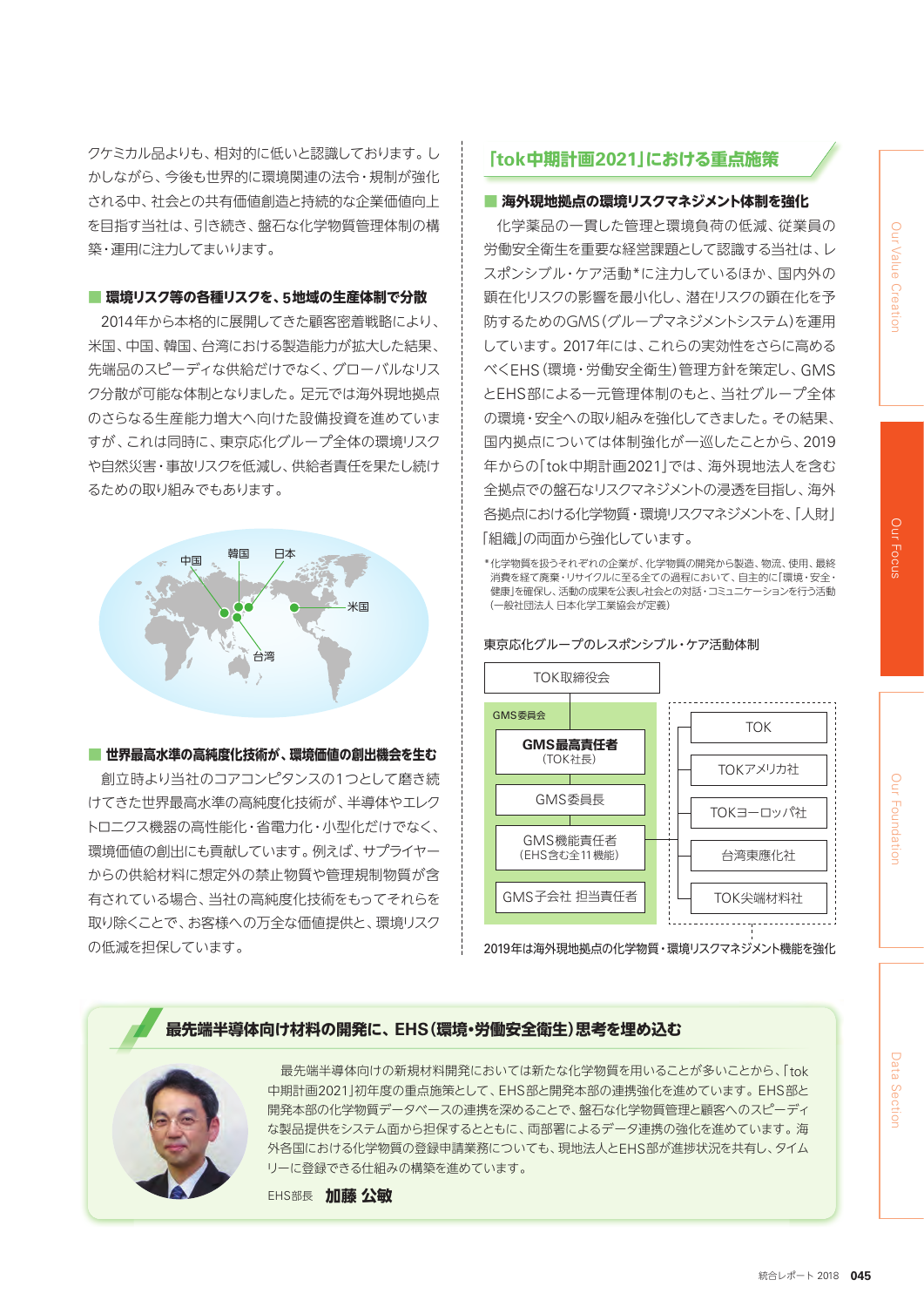### **多様な人財の力によるEHS活動の進化**

### **■ 外国籍従業員によるスピード対応**

EHS部は当社グループの中で最も人財の多様化が進ん だ部署の1つとして、特に外国籍従業員とシニア人財の活 躍が、環境・労働安全衛生活動のさらなる進化の原動力と なっています。アジア圏を中心に海外現地の法令改正スピー ドがますます速まるなか、中国籍や韓国籍の従業員による 法令の読解と現地政府機関との折衝が、化学物質の登録・ 申請業務のスピードアップを実現しています。

### **■ シニア人財の豊富な「ノウホワイ(know-why)」**

環境・労働安全衛生活動においては過去の経験の蓄積が 大きな効力を発揮することから、EHS部のほぼ半数を敢え て50歳以上の人財で構成しています。当社の製造現場で 数十年にわたり環境管理や労働安全のエキスパートとして 活躍し、新旧の製造設備の長所と短所に精通したシニア人 財は、「ノウハウ」だけでなく、「ノウホワイ(know-why:なぜ それが起きるのかを即座に指摘できる知見)」の宝庫として、 当社の持続的価値創造力を支える貴重な経営資源となって います。

### **サプライヤーエンゲージメントの強化**

#### **■「ともに創り上げること」が東京応化の生命線**

フォトレジストなど当社製品の環境負荷のさらなる低減と 高付加価値化にあたっては、当社の自助努力だけでなく、 原料組成段階におけるサプライヤーとの擦り合わせや目指 す品質基準の共有を通じ、「ともに創り上げること」を当社の 生命線としています。そこで、国内外の主要サプライヤーと の定期的な意見交換や監査を実施し、当社および当社顧客 が求める水準をサプライチェーン全体で共有することで、顧 客および社会への確かな環境価値の提供を担保しています。

#### **■ 最先端の環境価値をサプライヤーとともに創る**

環境価値を創出する高純度化技術のさらなる進化や、次 世代パワー半導体向け材料の開発にあたっても、サプライ ヤーとの協働が大きなカギを握ります。世界最高純度の追 求や最先端の材料開発においては、当社だけでなく、サプラ イヤー自身による投資やリスクテイクも必要となります。そ こで、両社の担当者同士によるTechnical Review Meeting (TRM)だけでなく、部課長同士によるManagement Review Meeting(MRM)、さらには経営層同士によるExecutive Review Meeting(ERM)も実施しながら、プロジェクト成功 への道筋を確かなものにしています。

### **「コミュニティ」等への参画でベストプラクティスを追求**

### **■ 日本化学工業協会「レスポンシブル・ケア委員会」での活動**

有害化学物質や大気汚染、労働災害等のリスクを最小限 に抑えるため、業界内の他のステークホルダーとの間で形 成される「コミュニティ」等へ積極的に参画することで、環境・ 労働安全衛生のイノベーションやベストプラクティスに関す る知見の深化を図っています。化学セクター各社で構成され た日本化学工業協会が定期的に開催する「レスポンシブル・ ケア委員会」では、各社の工場で行われている化学物質管理、 環境保全、保安防災、地域との対話等の最新事例に触れ、 当社の環境・労働安全衛生活動の強化に役立てています。

#### **■ chemSHERPA(ケムシェルパ)への参画**

経済産業省による発案とエレクトロニクス関連企業等数 社の賛同により立ち上げられた製品含有化学物質の情報伝 達スキーム「chemSHERPA(ケムシェルパ)」を、2017年7 月より導入しています。製品含有化学物質情報の伝達が川 上から川下まで確実かつ効率的に行える共通フォーマット の実現を目指す同スキームの運営団体JAMP\*1には、当社 を含む443社\*2が会員として所属しており、化学物質の最 新情報や動向を幅広く入手するなど、当社の化学物質管理 のさらなる強化に活用しています。

\*1 Joint Article Management Promotion-consortium:アーティクルマネジメ ント推進協議会

\*2 2019年6月27日時点

### **次なる長期環境目標の策定に向けて**

### **■ 環境価値の創出をより長期視点から進化させていくために**

2020年をターゲットに策定した各種環境の目標も、最終 年度の終了まで残りわずかとなりました。現在、当社グルー プの環境への取り組みと環境価値の創出をより長期視点か ら進化させるべく、新たな投資計画については、基本的に 全て環境配慮と省エネルギーを前提とした設計を盛り込ん でいます。また、2020年以降の新たな長期環境目標の策 定においてはTCFD\*などの考え方も詳細に検討していく 構えです。そして、今後も技術転換スピードの激しい高付 加価値分野でファインケミカル品を開発し続けていく当社 に最も相応しいアレンジとKPI設定を試みながら、これらを 積極的に取り入れていく方針です。これからも、東京応化 グループの環境価値創造に是非ご期待ください。

\* Task Force on Climate-related Financial Disclosures:気候変動関連財務情 報開示タスクフォース